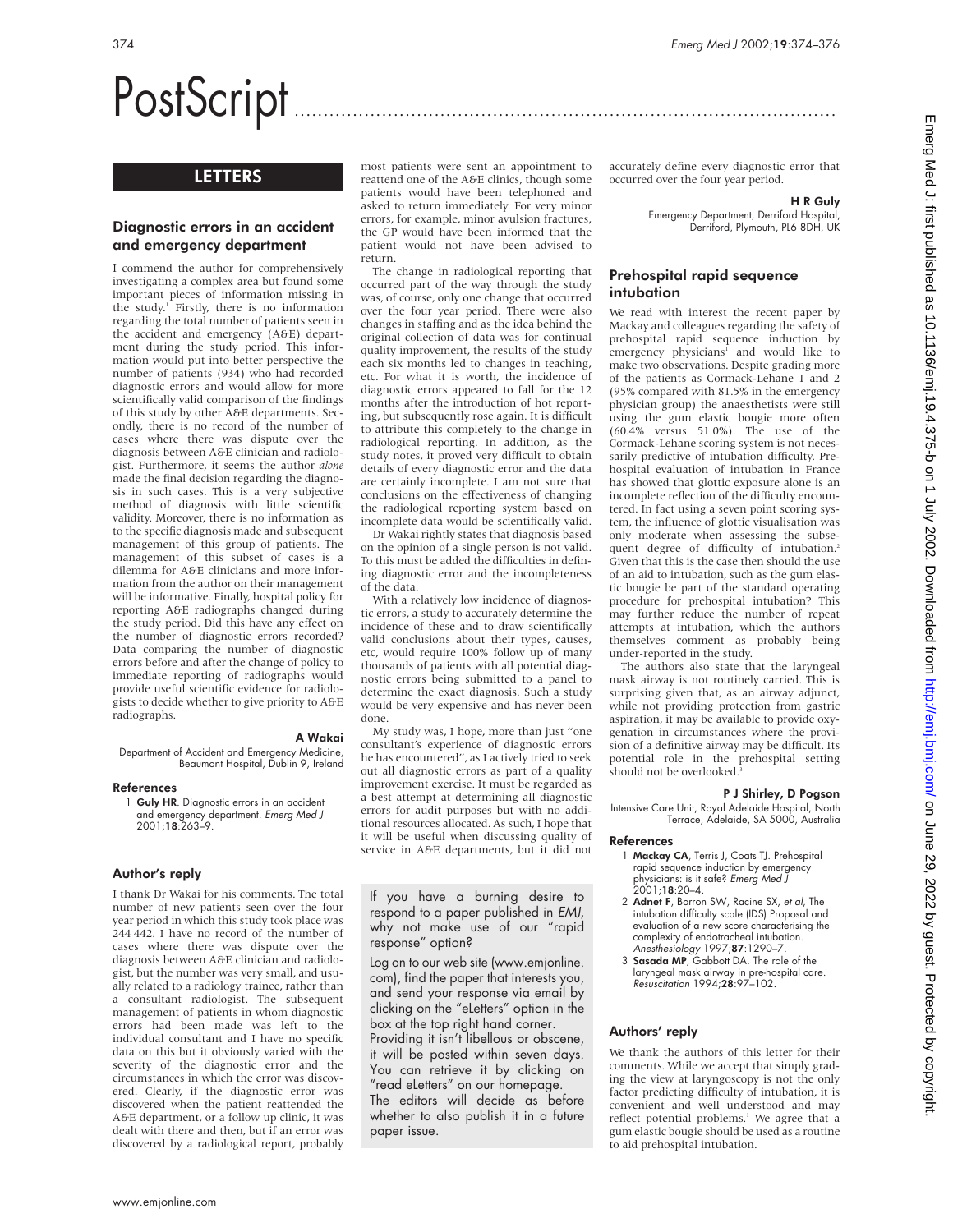A laryngeal mask airway may certainly have a role as a backup device, but is not always easy to insert, particularly in the multiply injured patient requiring cervical stabilisation.<sup>2</sup> Comparative studies are required to determine the best approach to a failed prehospital intubation.

#### C Kelly (Mackay), T Coats

Helicopter Emergency Medical Service, Royal London Hospital, Whitechapel, London, UK; cathy.kelly@luht.scot.nhs.uk

#### References

- 1 Cook TM. A new practical classification of laryngeal view. Anaesthesia 2000;55:274–9.
- 2 Gabbot DA, Sasada MP. Laryngeal mask airway insertion using cricoid pressure and manual in line neck stabilisation. Anaesthesia 1995;50:674–6.

# Intranasal naloxone for life threatening opioid toxicity

Heroin overdose is a major cause of death in Western countries. Many lives are saved by the administration of naloxone by emergency department and ambulance staff. In Australia, there have recently been calls by drug and alcohol dependence agencies and coroners for the extension of this treatment to other emergency service and community workers. Parenteral administration of naloxone however has some problems. It entails administration by way of an injection, mandating training of personnel and secure storage of equipment. There is also risk of transmission of blood-borne diseases such as hepatitis C to the treating person by way of needlestick injuries.

Currently available pharmacology data suggest that naloxone has high bioavailability through the nasal mucosa, with onset of action and plasma bioavailability curves that are very similar to the intravenous route.<sup>1</sup> Work in the field of drug addiction has shown that intranasal naloxone is effective in detection of opioid dependence  $2$  and is as effective as parenteral naloxone for the reversal of opioid effects.3 To date, the intranasal administration of naloxone for the emergency treatment of opioid overdose has not been reported in the literature.

Six cases of isolated acute heroin overdose were treated with intranasal naloxone, in addition to ventilatory support, in the Department of Emergency Medicine of Western Hospital, Melbourne, Australia. All patients had return of adequate spontaneous respiration within two minutes, with a median of 50 seconds (table 1). Doses used ranged from 0.8 to 2 mg and were at the treating doctor's discretion.

If intranasal administration of naloxone could be shown in larger series to be effective and practical, there is the potential to extend

| Table 1        |                             |                                       |
|----------------|-----------------------------|---------------------------------------|
|                | Dose IN<br>Patient naloxone | Time to<br>spontaneous<br>respiration |
|                | $0.8$ mg                    | 40 seconds                            |
| 2              | $1.6$ mg                    | 2 minutes                             |
| 3              | $1.6$ mg                    | 30 seconds                            |
| $\overline{A}$ | 2 <sub>mg</sub>             | 1 minute                              |
| 5              | $1.6$ mg                    | 90 seconds                            |
| $\overline{a}$ | 0.8 <sub>mg</sub>           | 30 seconds                            |

this treatment to a wide variety of community workers without the risk of needlestick injury and with minimal training. This may well translate into an increase in lives saved.

A prospective clinical trial comparing the effectiveness and safety of the intranasal route for administration of naloxone to the intramuscular route in the prehospital setting is planned to begin in December 2001.

#### A-M Kelly

Joseph Epstein Centre for Emergency Medicine Research and Department of Emergency Medicine, Western Hospital, Australia and The University of Melbourne, Australia

#### Z Koutsogiannis

Joseph Epstein Centre for Emergency Medicine Research and Department of Emergency Medicine, Western Hospital, Australia

Correspondence to: Professor A-M Kelly, Joseph Epstein Centre for Emergency Medicine Research, Western Hospital, Private Bag, Footscray 3011, Australia; Anne-Maree.Kelly@wh.org.au

#### References

- 1 Hussain AA, Kimura R, Huang CH. Nasal absorption of naloxone and buprenorphine in rats. Int J Pharmacol 1984;21:233.
- 2 Loimer N, Hofmann P, Chaudhry HR. Nasal administration of naloxone for detection of opiate dependence. J Psychiatr Res 1992;26:39–43.
- 3 Loimer N, Hofmann P, Chaudhry HR. Nasal administration of naloxone is as effective as the intravenous route in opiate addicts. Int J Addict 1994;29:819–27.

# Anti-D immunoprophylaxis within the accident and emergency department

The debate on anti-D prophylaxis rages on. Recently the subject was discussed in a green top guideline from the Royal College of Obstetricians and Gynaecologists.<sup>1</sup> There are still approximately 50 deaths per annum attributable to rhesus isoimmunisation in the UK. In reviewing the reasons why these deaths still occur, the Consensus Conference on Anti D in 1997 admitted that the 1991 Recommendations are not being adhered to by all units and that a substantial proportion of accident and emergency (A&E) departments did not administer anti-D when appropriate (Consensus Conference on Anti-D Prophylaxis, Edinburgh, UK 8–9 April, 1997).

The conference discussed but did not conclude on the need for anti-D prophylaxis where threatened miscarriage and resolution occurs in the first trimester, or when spontaneous miscarriage occurs at this time without instrumentation. The College guidelines go further in advocating non-use of anti-D when pregnancy bleeding occurs in the first trimester with a viable fetus and supports the use of anti-D when "bleeding is heavy or repeated, when abdominal pain is present or when gestation approaches 12 weeks".

There is a need here for more precision. Many SHOs in A&E have limited gynaecological experience and under the new guidelines will be expected to determine which patients require anti-D.

Furthermore, the present recommendation for non-use of anti D is based largely on two observational studies, (Grade C recommendation). In this era of evidence based medicine is this sufficient basis for a change in policy?

In the past anti-D immunoprophylaxis was routinely given to all rhesus negative women with early pregnancy bleeding. This has not been shown so far to be significantly associated with adverse side effects and the cost implications are not prohibitive.

Perhaps the way forward is shown in a more recent RCOG guideline, on the management of early pregnancy loss.<sup>2</sup> The same dilemma is dealt with in a caveat "if there is clinical doubt then anti D should be given". Until more conclusive information is to hand, rather than obfuscating the issue, a return to a policy of administering anti-D to all rhesus negative women with early pregnancy bleeding seems a more plausible option.

#### M J Kavanagh, T Dada

Accident and Emergency and Obstetrics and Gynaecology Departments, St James's University Hospital, Beckett Street, Leeds LS 9 7TF, UK

#### References

- 1 Royal College of Obstetrics and Gynaecology Guidelines. Use of anti-D immunoglobulin for Rh prophylaxis. 2000 (www.rcog.uk/guidelines/antid.html)
- 2 Royal College of Obstetrics and Gynaecology Guidelines. Management of early pregnancy loss. 2000 (www.rcog.uk/guidelines25.html)

# Teaching and learning

We read with interest the paper by Dr Lockey describing the different learning approaches that may be taken by students.<sup>1</sup> We are aware that the field of educational psychology is woolly and littered with many definitions and it may be difficult to give a brief overview of learning approaches. The author has made a valid point in suggesting that as doctors we are expected to teach but are rarely trained in the teaching process. The author goes on to describe how there are essentially two learning approaches adopted by students: "surface" and "deep". We are then told how deep learning is superior to surface and that as educators we should attempt to promote deep learning.

This is fine. However, Dr Lockey has made an important omission in his paper. The author has failed to describe a third and very important learning approach. That is the "strategic" approach as described by Miller and Partlett.<sup>2</sup>

The strategic learner is a success driven person who approaches the learning process as a game where a high mark is the end point. These people will focus only on what they perceive to be relevant to exam success and disregard additional information. They may attempt exam prediction or even attempt to obtain inside information from authority figures. This approach results in poor long term recall and patchy subject knowledge. Mc-Manus *et al* have shown that medical students with the most clinical experience do not perform best in final exams but deep and strategic approaches do correlate well will exam success.3 The worry here is that as medical students these people may flourish in exams but as clinicians lack the knowledge base or understanding to work safely or effectively.

#### R McLaughlin

R Bell

Emergency Department, Royal Victoria Hospital, Grosvenor Road, Belfast BT12 6BA, UK

Radiology Department, Royal Victoria Hospital

References 1 Lockey A. Teaching and learning. Emerg Med J 2001;18:451-2.